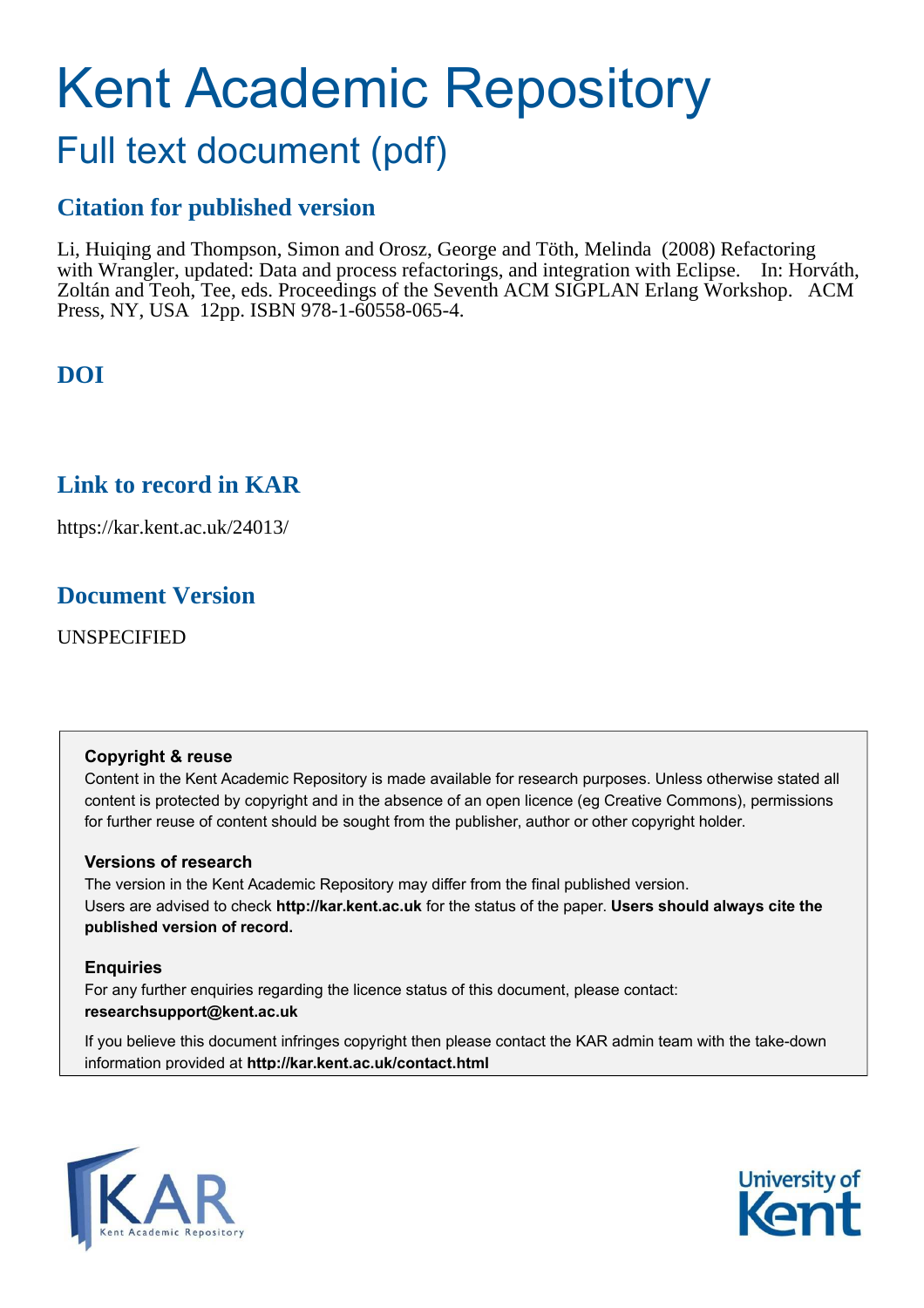## Refactoring with Wrangler, updated Data and process refactorings, and integration with Eclipse

Huiqing Li and Simon Thompson

Computing Laboratory, University of Kent {H.Li,S.J.Thompson}@kent.ac.uk

Abstract

Wrangler is a refactoring tool for Erlang, implemented in Erlang. This paper reports the latest developments in Wrangler, which include the introduction of a number of dataand process-related refactorings, and also the implementation of an Eclipse plug-in which, together with Erlide, provides refactoring support for Erlang in Eclipse.

*Categories and Subject Descriptors* D.2.3 [*SOFTWARE ENGINEERING*]: Coding Tools and Techniques; D.2.6 []: Programming Environments; D.2.7 []: Distribution, Maintenance, and Enhancement; D.3.2 [*PROGRAMMING LAN-GUAGES*]: Language Classifications—Applicative (functional) l anguages; Concurrent, distributed, and parallel languages; D.3.4 []: Processors

*General Terms* Languages, Design

*Keywords* Erlang, Wrangler, Eclipse, Erlide, refactoring, tuple, record, process, slicing

#### 1. Introduction

<span id="page-1-1"></span>Refactoring [\[8\]](#page-11-0) is the process of improving the design of a program without changing its external behaviour. Behaviour preservation guarantees that refactoring does not introduce (or remove) any bugs. While it is possible to refactor a program by hand, tool support is considered invaluable as it is more reliable and allows refactorings to be done (and undone) easily. Refactoring tools [\[23\]](#page-11-1) can ensure the validity of refactoring steps by automating both the checking of the conditions for the refactoring and the application of the refactoring itself, thus making refactoring less painful and less error-prone.

Erlang Workshop 2008 September 2008, Victoria, Canada. Copyright  $\odot$  2008 ACM [to be supplied]...\$5.00

György Orosz and Melinda Toth

Eötvös Loránd University, Budapest, Computing Laboratory, University of Kent {G.Orosz,M.Toth}@kent.ac.uk

Whilst the bulk of refactoring tools that have been developed have supported object-oriented programming, there is an increasing interest in refactoring tools for functional and concurrent languages. For Haskell there is HaRe [\[14,](#page-11-2) [15,](#page-11-3) [13\]](#page-11-4), which is embedded in both the Emacs [\[3\]](#page-11-5) and Vim [\[29\]](#page-11-6) editors. A prototype of a refactoring tool for Clean is also available [\[28\]](#page-11-7).

We have recently developed the Wrangler tool for refactoring Erlang programs [\[19,](#page-11-8) [16,](#page-11-9) [18,](#page-11-10) [20\]](#page-11-11), and in [\[17\]](#page-11-12) we and the team from Eötvös Loránd University, Budapest jointly reported work on our system and their RefactorErl tool [\[22,](#page-11-13) [24\]](#page-11-14). In this paper we describe the latest developments in Wrangler, which include the introduction of a number of new refactorings, and also the implementation of an Eclipse plug-in which, together with Erlide, provides refactoring support for Erlang in Eclipse.

<span id="page-1-0"></span>The rest of the paper is organized as follows. Section [2](#page-0-0) gives a short overview of the Wrangler tool for refactoring Erlang programs. The next two sections describe the datarelated refactorings: Section [3](#page-2-0) the tupling of function arguments, and Section [4](#page-2-1) the introduction of records. We move to discussing process-related refactorings in Section [5.](#page-4-0) The integration of Wrangler with Elcipse and Erlide is the subject of Section [6.](#page-8-0) Finally, we draw some conclusions and point to further work in Section [7.](#page-10-0)

#### 2. Wrangler

Wrangler is a refactoring tool which supports interactive refactoring for Erlang programs. It is integrated with Emacs [\[3\]](#page-11-5) and now also with Eclipse [\[6\]](#page-11-15). Snapshots of Wrangler embedded in Emacs and Eclipse are shown in Figure [1](#page-1-0) and Figure [11.](#page-9-0) It uses Distel [\[10\]](#page-11-16) to manage the communication between the refactoring tool and Emacs, and on the other hand the Eclipse integration uses RPC (Remote Procedure Call) to manage the communication.

Wrangler supports more than a dozen refactorings: *Rename variable/module/function*, *Generalise function definition*, *Move function definition to another module*, *Function extraction*, *Fold expression against function*, *Tuple function parameters*, *From tuple to record*, *Rename a process*, *Reg-*

Permission to make digital or hard copies of all or part of this work for personal or classroom use is granted without fee provided that copies are not made or distributed for profit or commercial advantage and that copies bear this notice and the full citation on the first page. To copy otherwise, to republish, to post on servers or to redistribute to lists, requires prior specific permission and/or a fee.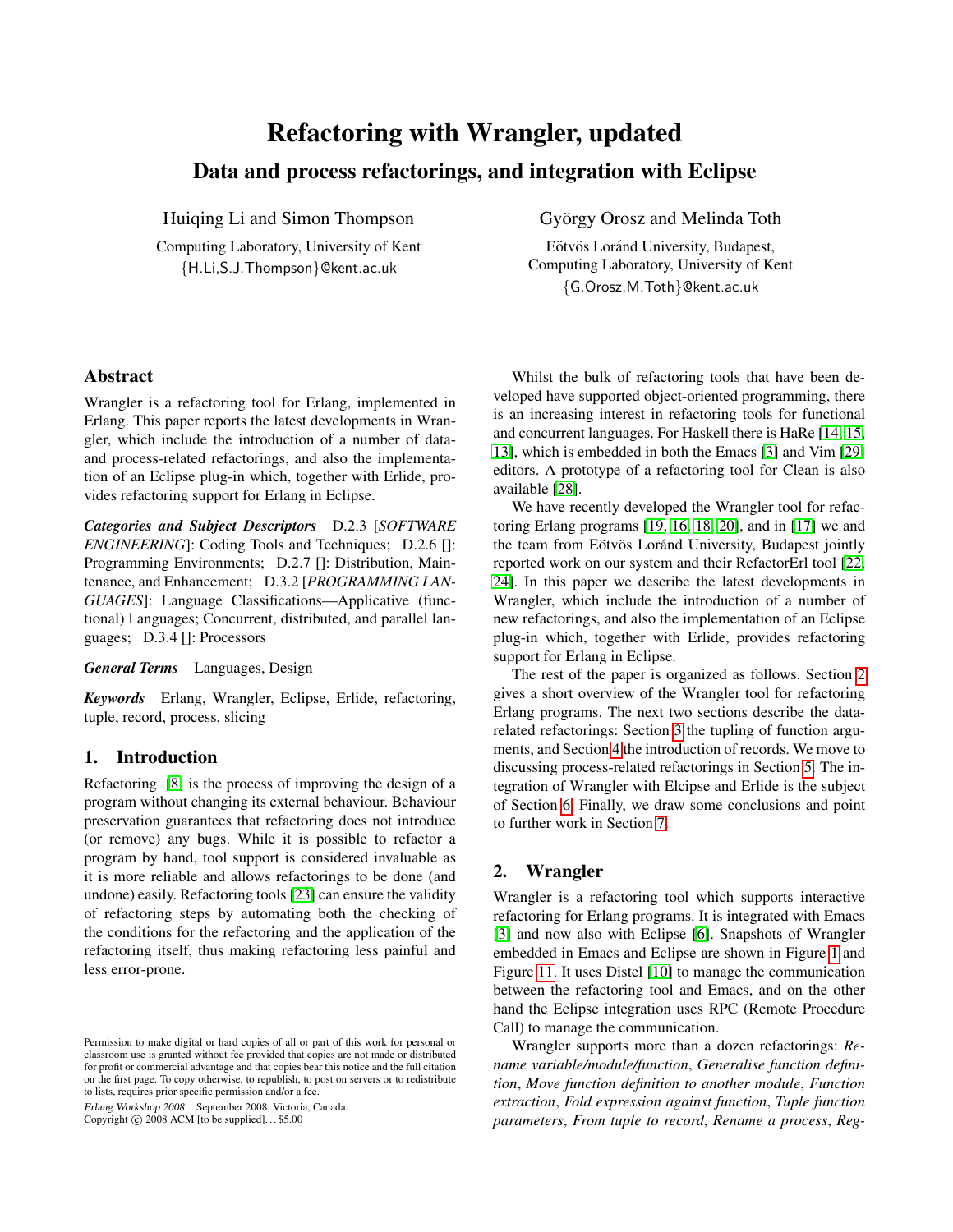<span id="page-2-2"></span>

Figure 1. A snapshot of Wrangler in Emacs

<span id="page-2-0"></span>*ister a process*, *Add a tag to messages*, and *From function to process*. There are two functionalities for duplicated code detection: *expression search* within a single module and *duplicated code detection* across multiple modules.

#### 2.1 Tool Structure

Every refactoring has two main parts: side-condition checking and performing the transformation. In most cases the side-condition checking is more complex than the transformation itself, because it requires a lot of syntactic and semantic information to be collected and analysed, in order, for example, to ensure that the binding structure of the program is unaffected, or the way in which messages are passed between processes is unchanged. Figure [2](#page-2-2) gives an overview of the architecture of the tool.

Using the standard Erlang parser modified to include more layout information, Wrangler first parses the program source code. A modified version of the SyntaxTools library, designed to include more semantic data in the trees produced, is used to build the Abstract Syntax Tree(AST). This is then annotated with more syntactic (textual range) and semantic (binding, category) information. The range informa-

<span id="page-2-3"></span>tion is stored in the form of the start and end locations of the node; the category information is used to distinguish expressions from patterns, for example. The refactorer operates over this Annotated Abstract Syntax Tree(AAST); in condition checking the conditions typically collate information gathered by walking the tree, and the transformations themselves are also typcially accomplished by a tree-walking algorithm.

<span id="page-2-1"></span>Most of the refactorings need some user interaction (typically, a prompt for a new function/variable name), after which the refactorer can be called with the corresponding parameters. The transformations are not applicable when the side-conditions fail, so at first the refactorer engine gathers the necessary data and checks the side-conditions and only when all is well performs the refactoring. Source code is produced by a process of pretty printing, which is designed to preserve the original layout as far as possible. All the refactorings supported by Wrangler are module-aware, supporting refactorings across multiple-module projects.

In order for users to be able to undertake refactoring in a speculative way as a part of their software development process, it is important to be able to undo any transforma-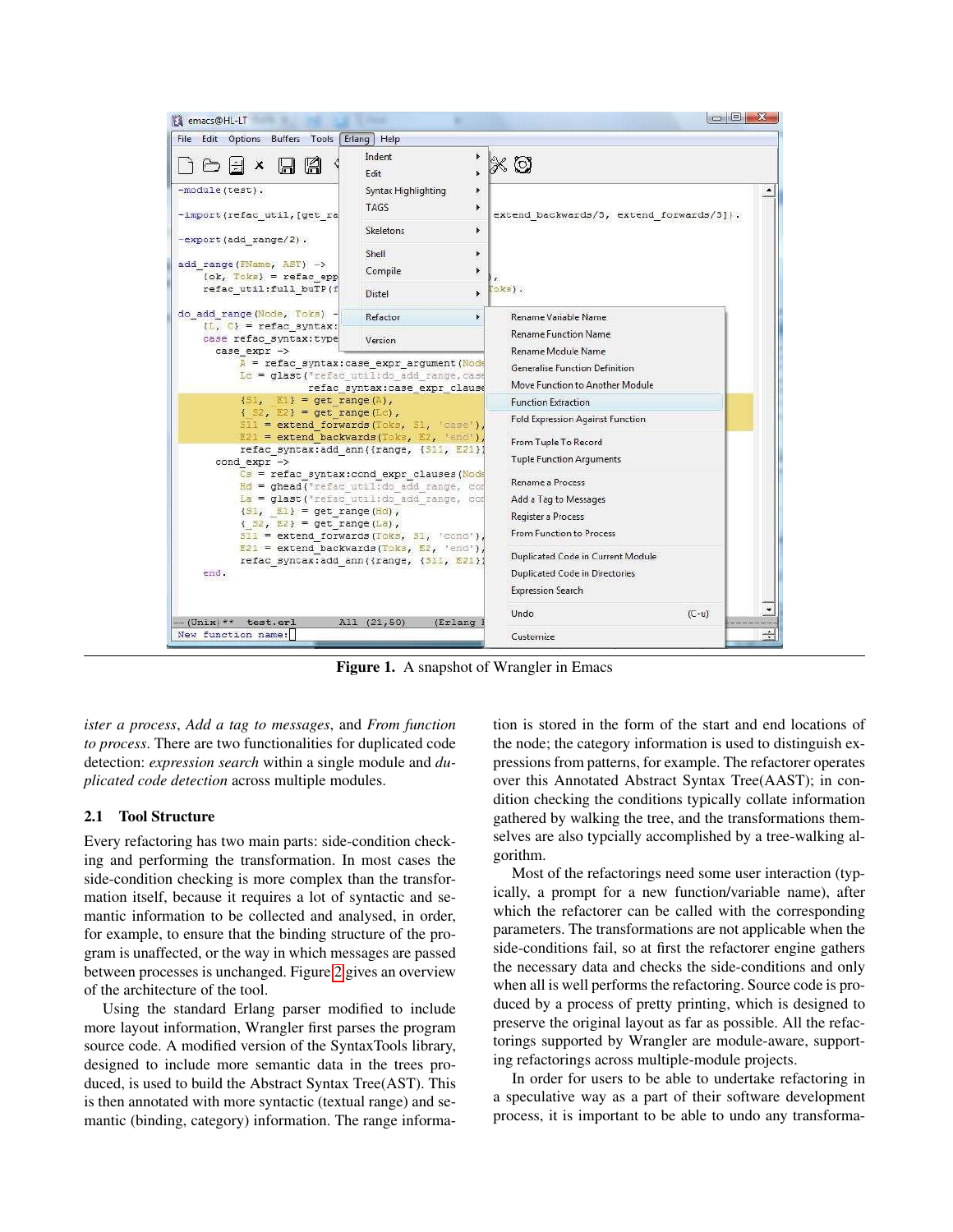

Figure 2. The structure of the refactoring tool

tion. This can be done in Emacs, but if any edits have been performed after the last refactoring these will be lost; in the Eclipse embedding, the undo streams for edits and refactorings are fully integrated.

#### 3. Tuple function parameters

The refactoring *Tuple Function Parameters* groups a number of consecutive arguments of a function into a tuple. This refactoring also modifies the arguments to the call sites of the function, and affects multiple modules if the function is exported.

To apply this refactoring in Wrangler, the user first points the cursor to a function parameter or an application argument in the editor, then selects *Tuple Function Arguments* from the *Refactor* menu, after that the refactorer will prompt for the number of elements that are to form the new tuple.

With Wrangler, this refactoring needs the following parameters: the pathname of the current file, the line and column number of the current cursor position, the required length of the tuple and finally the search path, which is a list of directories to search for related Erlang files. The first three of these are in the editor state, as is the last, and so the user only needs to input the length of the tuple to be created. *Tuple Function Arguments* has the following side-conditions:

- The indicated position in the editor must be a formal argument of a function definition or an application argument.
- The desired length of the tuple (*m*, say) must not be too large. If the chosen parameter is the *n*-th element of the function arguments, and then *m+n-1* should not be larger than the arity of the function.
- The new function produced with a reduced arity should not conflict with existing functions.
- The function must not be an OTP callback function.
- If the user initiates the refactoring from an application site of the function, then the function must be defined in the current module.

The example in Figure [3](#page-2-3) illustrates an application of this refactoring which groups the first two parameters of function  $f/3$  into a tuple. Function  $f/3$  is exported by its defining module and used by another module, and is this case both the definition of f/3 and its application in the other module tup2are changed. The export attribution is also affected by the refactoring.

<span id="page-3-0"></span>

| Create tuple |                                                        |  | Result                                                 |  |
|--------------|--------------------------------------------------------|--|--------------------------------------------------------|--|
|              | $\lnot$ module $(\text{tup1})$ .<br>$-export([f/3]).$  |  | $\lnot$ module $(\text{tup1})$ .<br>$-export([f/2])$ . |  |
|              | $f(A, B, C) \rightarrow$<br>$A+B+C$ .                  |  | $f(\{A, B\}, C) \rightarrow$<br>$A + B + C$ .          |  |
|              |                                                        |  |                                                        |  |
|              | $\lnot$ module $(\text{tup2})$ .<br>$-export([g/3])$ . |  | $\lnot$ module $(\text{tup2})$ .<br>$-export([g/3])$ . |  |
|              | $g(X, Y, Z) \rightarrow$<br>$tup1:f(X, Y, Z)$ .        |  | $g(X, Y, Z) \rightarrow$<br>$tup1:f({X,Y},Z).$         |  |
|              |                                                        |  |                                                        |  |

Figure 3. Tupling the first two arguments of the function f.

Like other refactorings, this refactoring starts with parsing the current file, and the AST produced is then augmented with the results of semantic analysis. The refactoring engine then checks whether all the side-conditions, as listed above, hold. If the answer is yes, the refactoring is performed by first transforming the current module, then the client modules of the current module; otherwise the refactoring is aborted leaving the program unchanged.

<span id="page-3-1"></span>In the case that function under consideration is used in an implicit *fun* application or a meta-function application, Wrangler will issue a warning message asking the user to check and modify manually if necessary.

#### 4. Introduce records

Erlang's principal data structuring mechanism is the *tuple*, which corresponds to the C structure, or indeed to tuples in other functional programming languages. The Erlang *record* allows tuple fields to be named, allowing programmers more flexibility in implementation by hiding some of the data representation. One example of this would be to allow a programmer to add a field to an existing record.

Thus, the process of turning a tuple into a record is a natural refactoring,which we call *From Tuple to Record*. This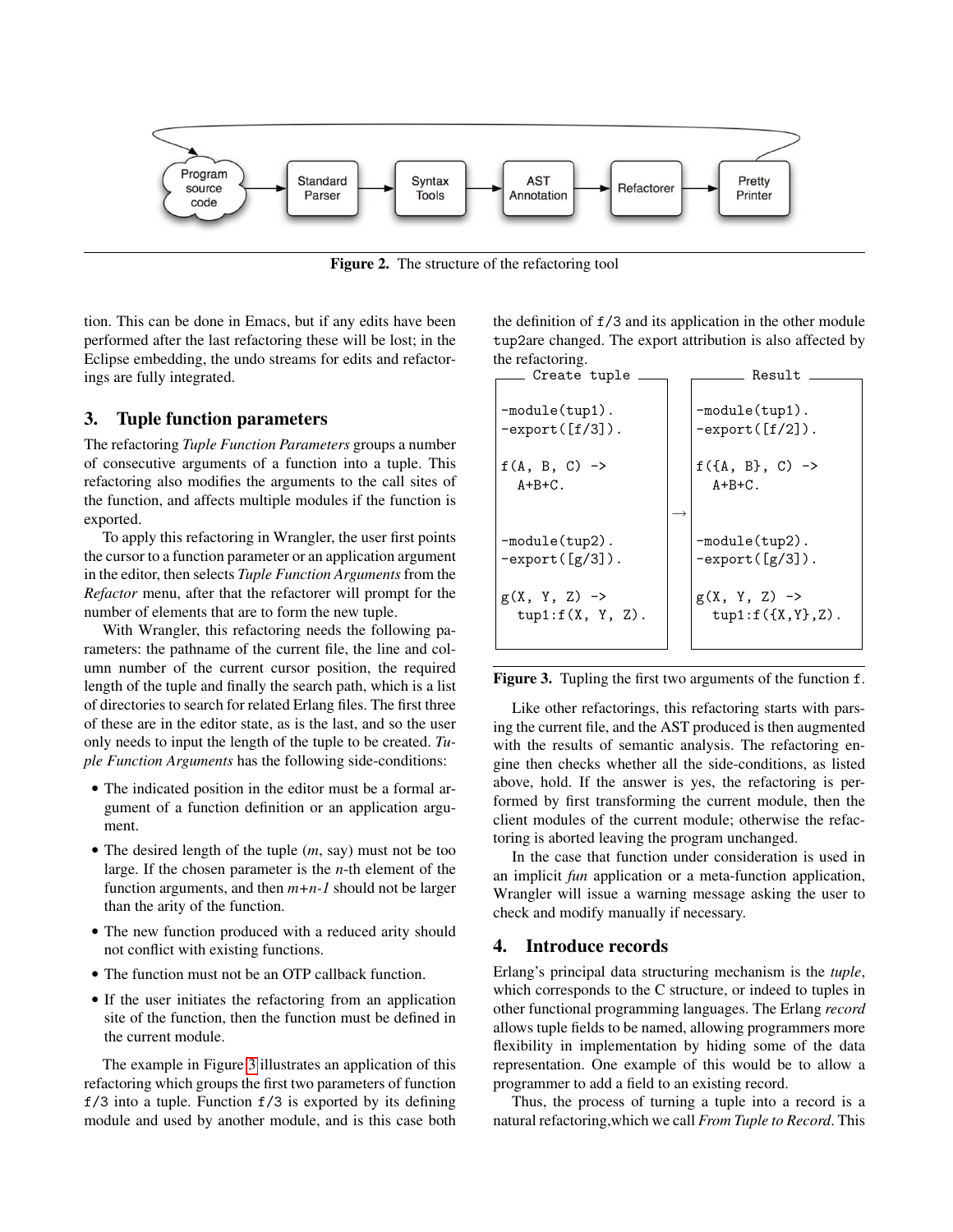has been explored by the RefactorErl team [\[21\]](#page-11-17), but to date remains unimplemented in that system. We have chosen to take a bottom-up approach to implementing it in the work reported here.

Specifically we have chosen to implement the refactoring which transforms a tuple function parameter into a record expression. This refactoring modifies both the definition of the function and its application sites across the program. If the given record name does not exist, a new record definition is created by the refactorer.

In the remaining of this section we report the design and implementation of *From Tuple to Record*, and then explore ways in which this should be extended.

#### 4.1 From Tuple to Record

To apply this refactoring in Wrangler, first mark a tuple in the editor, which should be a function parameter or an application argument, then select *From Tuple to Record* from the *Refactor* menu, and after that the refactorer will prompt for the record name and the record field names.

<span id="page-4-1"></span>A number of side-conditions are necessiated by this refactoring, and they are:

- The starting and ending positions of the selected text should delimit a tuple, which is a function parameter or an application argument.
- The given record name and field names should be atoms.
- The number of the field names given must be equal to the selected tuple size and must be distinct.
- If the user points an application argument in the editor, then the function definition must be in the current module.

<span id="page-4-0"></span>The example in Figure [4](#page-3-0) shows the application of *From Tuple to Record* to the first argument of function  $f/2$ . A new record, named rec, with two fields has been created, and both the definition of  $f/3$  and its application in  $g/1$  have been changed. Since f/2 is not exported by its defining module, this refactoring has a local effect; whereas the example in Figure [5](#page-4-1) illustrates an application of this refactoring which affects multiple modules. In the latter example, both the definition of f/3 and its application in the other module, record2, are affected. A record definition is created in module record1, and the record definition in module record2 is updated.

The implementation of this refactoring follows the pattern outlined above in Sections [2.1](#page-1-1) an[d3.](#page-2-0)

#### 4.2 Types and the refactoring

The example in [6](#page-3-1) illustrates refactoring a function which has more the one function clause, and can be applied to both tuples and lists. In this case the refactoring needs to analyze the function calls to the transformed function to decide whether an argument is a tuple (which will become a record) or not. In general this is not decidable, and so

Create record expression -module(record). -export([g/1]).  $f(\{A, B\}, C) \rightarrow$  $A+B+C$ .  $g(X)$  ->  $f({X, 2*X}, 3*X).$ 

```
- Result -
-module(record).
-export([g/1]).
-record(rec,{first,second}).
f(#rec{first=A, second=B},C) ->
    A + B + C.
g(X) ->
  f(#rec{first=X,second=2*X},3*X).
```
Figure 4. An example of *From Tuple to Record* affecting a single module

|                                           | Type example |  |
|-------------------------------------------|--------------|--|
| $f(\{A, B\}, C) \rightarrow$<br>$A+B+C$ : |              |  |
| $f([],C) \rightarrow 9.$                  |              |  |
| $h(X) \rightarrow$                        |              |  |
| $Y = \{X, X\},$                           |              |  |
| $f(Y, 5)$ ,                               |              |  |
| $S = \Box$                                |              |  |
| $f(S, 3*X),$                              |              |  |
| $Z = mod:app(X)$ ,                        |              |  |
| $f(Z, X)$ .                               |              |  |

Figure 6. Function with multiple clauses

it will be necessary to add some run-time type checking (using case for example) to decide whether the argument is a record or not. This will clutter up the code, but serves as a warning to the possible user of a refactoring like this.

#### 4.3 Replace tuple with record

In order to inform the next steps of our work, we have undertaken a case study of the Erlang Standard Library in order to discover the most used patterns of record usage. The three that we have discovered are

Replace tuple with record in a function body. Instead of accessing a tuple literally, we can name the record in the function argument and access it directly.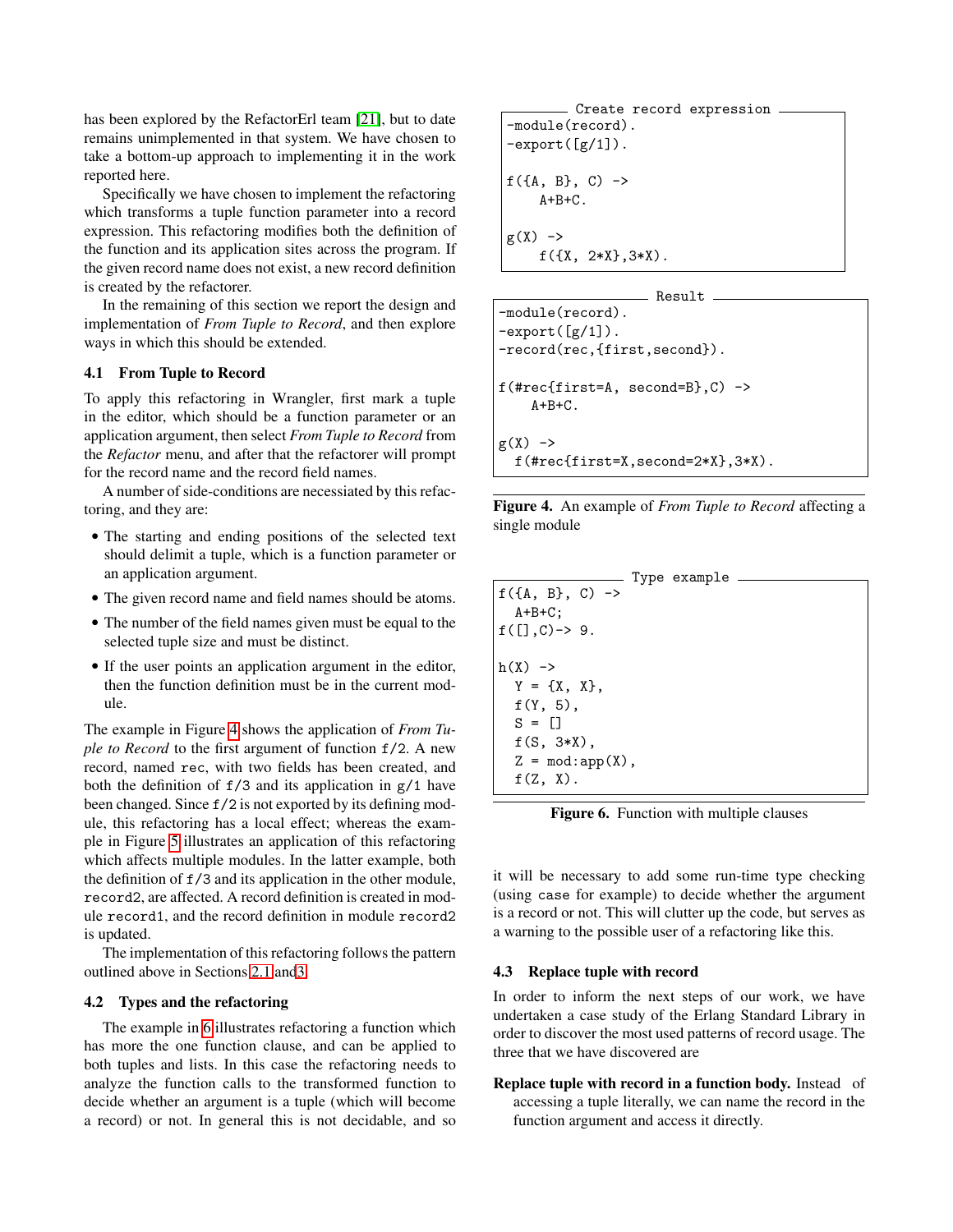

<span id="page-5-0"></span>Figure 5. An example of application of *From Tuple to Record* affecting multiple modules

- Using record update. If a tuple expression is a variant of another tuple expression, the former can be defined from the latter using record update syntax.
- Record access. Access to components of a record can be given by an access expression, rather than by a pattern match of the whole record.

<span id="page-5-1"></span>Used in combination, these transformations allow a user to hide the representation of a data type, thus giving a more abstract, and thus more flexible, interface to the data. It remains a research challenge to provide the appropriate interface to this collection of refactorings, so that a 'batch' application of them to a whole set of functions which operate over a given (conceptual) data type can be devised.

#### 5. Process-related Refactorings

Built-in support for lightweight processes is one of the strengths that distinguish Erlang from other programming languages. Erlang programs are made of lots of processes. These processes can communicate with each other by sending messages. In Erlang, programming with processes is easy, needs only three new primitives: spawn, send (!) and receive; however, undisciplined use of processes could make the program hard to understand and maintain. For example, some typical process-related bad code smells include

- Code for implementing a single process spans across multiple modules or code for more than one kind of process exist in the same module.
- Use process and message passing when a function call can be used, or use sequential function calls to model parallel activity.
- Name of a registered process does not reflect its role or functionality.
- Send/receive untagged messages.
- Non tail-recursive functions, especially non tail-recursive servers.
- Register a process that only lives a short time, or not register a process that lives a long time
- Not use generic OTP libraries, such as the generic server, when doing so is more appropriate.

Most of the above bad code smells can be detected, and refactored out step by step manually. However, after having examined a few basic refactorings, such as *register a process*, *add a tag to messages*, we realised that the dynamic nature of the language and the implicitness of process and communication structure of an Erlang program present a challenge for tool support of automated process-related refactorings, or at least some of them.

For example, the refactoring *register a process* registers a process with a name provided by the user, and replaces the receving process identifier in a send expression with the process name if the process identifier refers to, and only refers to, the selected process. An example application of this refactoring is shown in Figure [7.](#page-5-0) For this refactoring to be behaviour preserving, the following side-conditions are necessary:

- The process name provided by the user should be an atom, and should not have been used as a process name in the program under consideration.
- The selected process should not have been registered.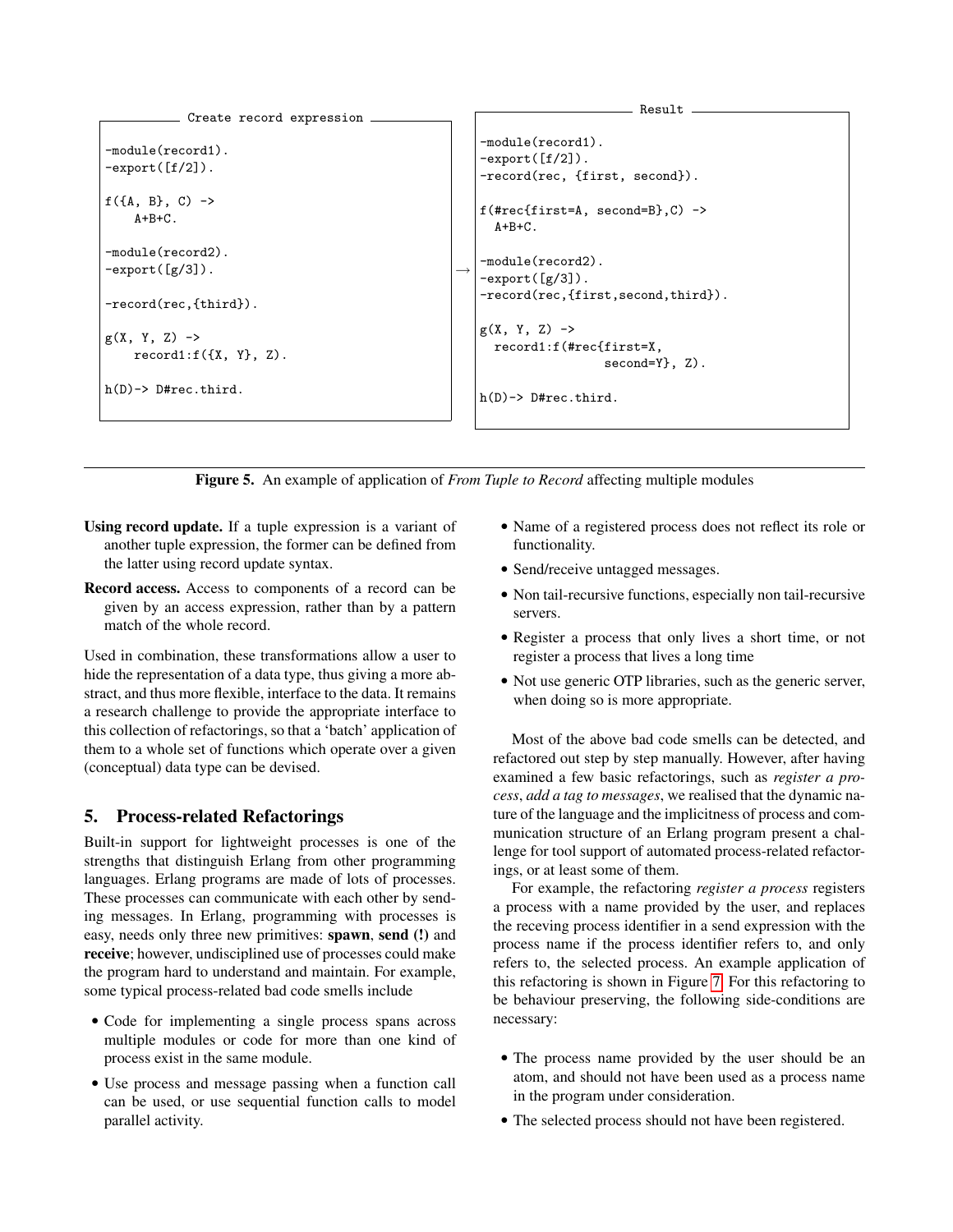• Should multiple instances of the process exist during run time, they should not co-exist at the same time.



Figure 7. Register a process

If all the side-conditions are met, we are then able to proceed with the transformation. However, when replacing a process identifier in a send expression with the process name, we must make sure that the process identifier *only* refers to the process selected. For instance, in the example shown in Figure [8,](#page-5-1) the Pid in expression Pid!message should not be replaced by pname because this Pid is associated with multiple process instances.



Figure 8. Register a process

Even though this refactoring is very basic, neither its side-condition analysis or its transformation rules is straightforward to carry out due to the dynamic feature of Erlang and the design of Erlang's process system. Next, we summarise the major challenges that we have encountered when process-oriented refactoring is concerned.

• Processes in an Erlang program are syntactically implicit. Unlike some other concurrency-oriented programming languages, such as Pict [\[26\]](#page-11-18) in which processes and channels are syntactically marked out, Erlang does not have a syntax category designed especially to identify processes. In an Erlang program, a process is created by the application of spawn/1 or its variants. spawn/1 itself is just an Erlang built-in function. For example, the expression

#### Pid = spawn(Fun)

creates a new concurrent process that evaluates Fun, and returns a Pid whose value identifies the process.

• Implicit connection between a process identifier and the process identified. The spawn expression above also reveals the fact that what identifies a process is not the

name of the process identifier, but the actual value. Since a variable can take part in computation, or pass its value to other variables, it is possible that two or more process identifiers have the same value, therefore refer to the same process. Deciding whether two or more process identifiers refer to the same process statically needs data-flow analysis. Furthermore, as the Erlang type system only provides run-time rather than static type checking, even whether a variable stands for a process identifier or not is not always clear from the static view of the program.

While it is possible to name a process using the function register/2 provided by Erlang, it is not always desirable to do so especially if a process only lives a short time, and sometimes it is not possible to do so as pointed out by the side-conditions *Register a process*.

- The process communication structure is implicit. Processes in an Erlang program communicate with each other by message passing. Pid!Message sends Message to the process identified by Pid, and returns the message itself; receive...end receives a message that has been sent to a process. Because of the indirect connection between a process identifier and the send/receive expressions of the identified process, trying to establish a connection between a send expression in one process and the corresponding receive expression in another process is difficult, not even to mention the mapping between particular messages sent/received. This is particularly obvious when the refactoring *Add a tag to messages* is concerned. This refactoring tries to add a tag to all the messages received (or sent) by a particular process, and obviously it needs to find out where these messages are sent from.
- Unlike functions or modules, a process in Erlang does not have a clear syntactically specified body or scope. Statically a process consists of the collection of functions that are reachable from the entry function/expression of this process. But, it is possible for multiple processes to share code, even send/receive expressions. Sharing of send/receive expressions makes it difficult to refactor messages sent/received, since it potentially affect all those processes sharing the code, as well as those processes that communicate with them.
- Process context dependent evaluations. Erlang is a language with side-effects. Some of the built-in functions provided by Erlang depend on the context of the current calling process. A particular example is the function self/1, which returns the process identifier of the calling process. Hence, care has to be taken if a refactoring changes the execution context of an expression. Examples of this kind of refactorings include *From function to process*, *From process to function*, *Spawn a new process to execute an expression* etc.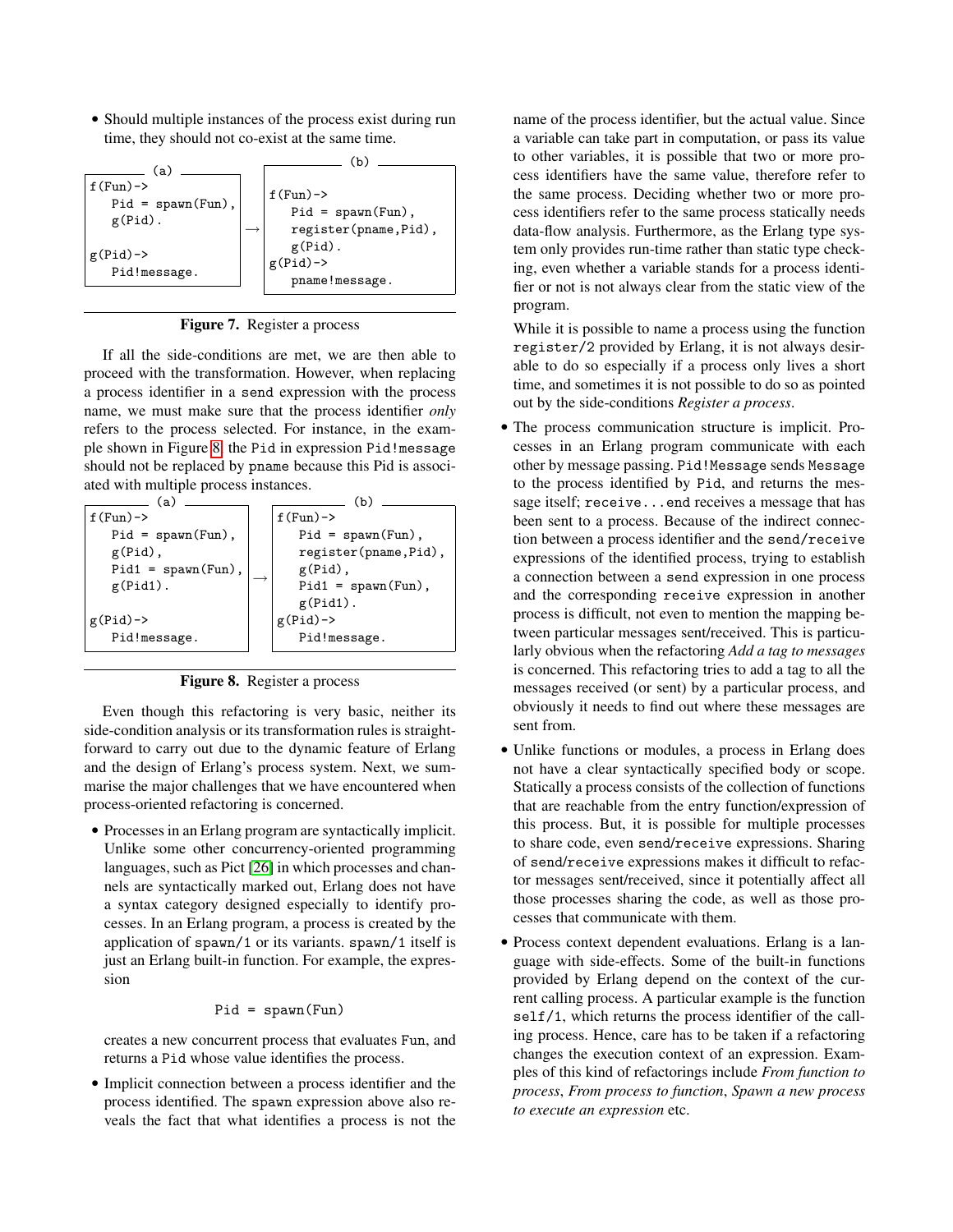As mentioned before, Wrangler uses *annotated abstract syntax tree* (AAST) as the internal representation of Erlang programs. The annotation information includes binding information of variables and functions, syntax category, location and comment information. Together with some fundamental functionalities for function call graph construction, module graph construction, side-effect analysis, etc, the existing infrastructure provides enough information to proceed with most refactorings regarding to the pure functional part of the language, but not with most process-related refactorings because of the challenges presented above.

To support process-related refactorings, we have extended our work in two aspects. Firstly, we have extended the existing AAST representation of Erlang programs with process information; secondly, we have exploited the use of slicing techniques to help the refactoring process. As a design strategy, Wrangler always try to extract as much necessary information as possible by static analysis, and minimise the amount of information needed from the user.

The remaining of this section is organised as follows. We first describe the annotation of AAST with process information, then discuss program slicing and its uses within the refactoring context. Finally, a summary of the processrelated refactorings supported by the current implementation of Wrangler is given.

#### 5.1 Annotate AST with Process Information

In an Erlang program, the only way to create a process is via the application of spawn, which creates a new concurrent process and returns a process identifier. But because process identifiers can be passed to other functions as parameters or returned values, or even passed to other processes by messages, sometimes it is not clear which process an identifier refers to. With this analysis, we aim to establish a static connection between a process identifier occurrence and the process identified. Due to the syntactic implicitness of Erlang processes, we use the spawn expression to represent the process created. In Wrangler, a particular spawn expression is identified by the combination of the spawn expression itself, the enclosing function of the spawn expression and the relative location of the spawn expression within the function. Location is needed to resolve the cases when two or more lexically the same spawn expressions occur in the same function.

As an example, given the sample code (a) in Figure [8,](#page-5-1) this analysis will annotate each occurrence of Pid in function f/0 with

<span id="page-7-0"></span>
$$
\{\text{pid}, \ [\{\text{spam(Fun)}, \ \{\text{mod}, \ f, 1\}, 1\}]\},
$$

in which pid means the variable represents a process identifier, spawn(Fun) is the spawn expression that creates this identifier,  ${mod, f, 1}$  refers to the enclosing function of the spawn expression, and the last integer 1 means that the spawn expression is the first spawn expression in this function. Here we assume that the name of the module to which

the sample code belongs is mod. However, the occurrences of Pid in function  $g/1$  will be annotated with the following information because of the multiple application sites of this function:

```
{pid, [{spawn(Fun), {mod, f, 1}, 1},
      {span(Fun), \{mod, f, 1\}, 2}}.
```
With this kind of annotation, we are able to check whether two process identifiers refer to the same process or not by looking at the spawn expressions associated with them. The basic annotation algorithm used by Wrangler works as follows:

- 1. Construct the call graph for functions, and sort it topologically based on the dependencies between functions.
- 2. Within each function definition, annotate every occurrence of spawn application expression with process identifier information as illustrated above.
- 3. Analyze the call graph in a bottom-up order to propagate process information within each function definition through function application (when a function returns a process identifier), pattern matching and the binding structure of variables whenever it is possible. In the case that a function returns a process identifier, the return type of this function is also recorded.
- 4. Analyze the call graph in a top-down order to propagate process information from the call-sites to local function definitions.
- 5. Repeat from step 3 until a fix-point has been reached.

Apart from spawn expressions, process identifiers returned by other built-in functions, such as self/1, could also be annotated in a similar way.

So far, this algorithm does not handle complex pattern matching and message passing, therefore only partial process information is annotated into the AAST. However, methods have been taken to indicate whether the information annotated to a process identifier is complete or not.

User input is still needed when an undicidable situation occurs, but we try to reduce this kind of situations by the use of slicing techniques when it is possible.

#### 5.2 Program Slicing

Apart from annotating AAST with process information, we have also exploited the use of program slicing techniques to reduce the number of uncertainties encountered by the refactoring engine.

The concept of program slicing was first introduced by Weiser. In [\[30\]](#page-11-19), Weiser defines a program slice *S* as *a reduced executable program obtained from a program P by removing statements, such that S replicates part of the behaviour of P*. The slicing process generally starts for a *slicing criterion*, which represents the point in the code whose im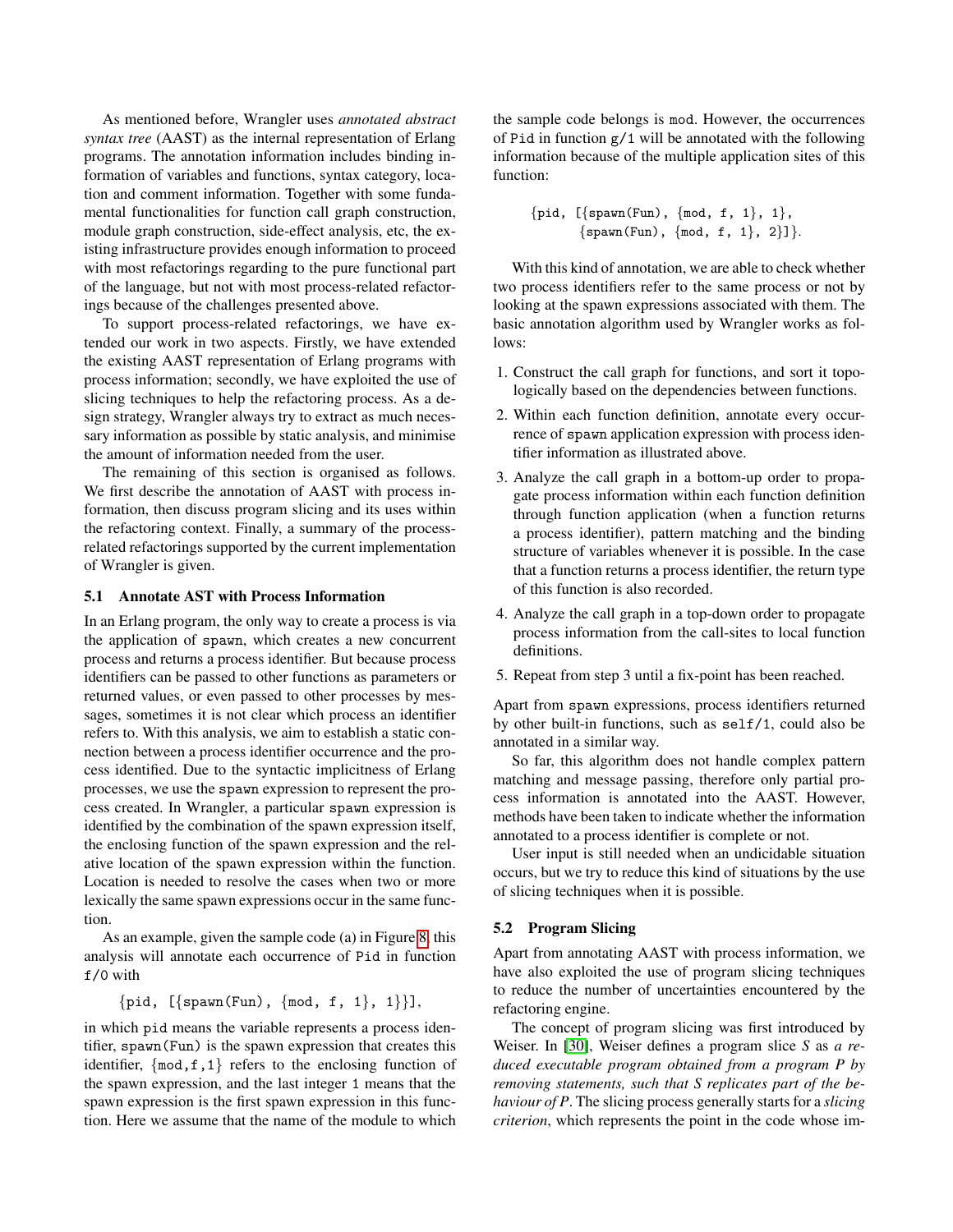pact is to be observed with respect to the entire program. A backward slice contains all parts of a program that may have an effect on the criterion in question; by contrast, forward slices contain all parts of a program that may be affected by the selected criterion. Program slicing has its applications in many areas, such as debugging, code understanding, reverse engineering, program testing, etc. Program slicing itself could also be refactorings. For example, a function returning a tuple could be sliced into two functions, each of which returns an element of the tuple.

<span id="page-8-1"></span>Within the context of refactoring Erlang programs, we have mainly exploited the use of static program slicing to reduce the scope of the program to be analysed, with the hope to reduce those undicidable cases for which Wrangler needs to ask for user's input or issue warning messages in order to proceed with the refactoring process. Both forward and backward inter-function slicing of Erlang programs have been implemented. Due to space limit, we are not going into the details of the implementation, instead we focus on benefits of slicing during the refactoring process.

#### 5.2.1 Forward slicing

Given an expression or a subset of the arguments of an Erlang function, Wrangler's forward slicer returns all parts of the program that may be affected by the value of the selected expression or arguments by employing data dependency analysis. The slicing algorithm operates cross function borders if the returned value of the function depends on the slicing criterion or any expression that depends on the slicing criterion is passed as a parameter to a function defined within the application in question. For instance, the example code (b) in Figure [9](#page-7-0) shows the slicing result for the first spawn(Fun) expression in function f/1.

| (a)                  |                      |
|----------------------|----------------------|
|                      | (b)                  |
| $f(Fun)$ ->          |                      |
| $Pid = spam(Fun)$ ,  | $f$ (Fun) ->         |
| $g(Pid)$ ,           | $Pid = spam(Fun)$ ,  |
| $Pid1 = spam(Fun)$ , | $g(Pid)$ .           |
| $g(Pid1)$ .          |                      |
| $g(Pid)$ ->          | $g(Pid) \rightarrow$ |
| Msg = "Hello world!" | Pid ! Msg.           |
| Pid ! Msg.           |                      |
|                      |                      |

|  | Figure 9. Forward slicing |  |
|--|---------------------------|--|
|--|---------------------------|--|

The major benefit of forward slicing is that it gives a clear scope of the program which might be dependent on the selected criterion, therefore a confined scope for program analysis if only the parts of the program that depend on the slicing criterion is necessary to be analysed. For example, to check whether a spawned process has been registered by other processes, we only need to check those registration expressions that belong to the slice produced by taking the spawn expression as slicing criterion. Reducing the analy-

sis scope also reduces the number of undicidable situations encountered.

#### 5.2.2 Backward slicing

<span id="page-8-0"></span>In contrast to forward slicing, backward slicing uses a backward traversal of the data dependency flow from the point of interest given in the slicing criterion, and returns the parts of the program that could potentially affect the value of the selected expression. Depending on the applications of the computed slices, some will require that the returned slice is executable, while others only need the relevant expressions to be returned without checking whether those expressions form a syntactically well-formed program or not. With Wrangler, backward slicing has been used mainly with two scenarios. More details follow.

• Slice in order to evaluate. In some situations, it would help the refactoring process if Wrangler could know the possible values of a specific variable or expression. One approach is to use the functionalities provided by the module erl eval, which defines an Erlang meta interpreter for expressions. For example, the function erl\_eval: exprs/2, or its variants, can be used to evaluate a sequence of expressions in an abstract syntax representation. *First slice then evaluate* could ensure that only those expressions which could affect the value of the selected expression will be evaluated. More than that, in the case that the expression sequence to be evaluated depends on some formal parameters of the enclosing function, inter-function slicing provides more chances for the evaluation to be successful.

For instance, with refactorings such as *rename a registered process*, *register a process*, Wrangler needs to know the process names that have already been used by the program, however this is not always straightforward when a process name can be dynamically composed as shown in the example code (a) in Figure [10.](#page-8-1) Taking the variable ProcessName from the expression register(ProcessName, Pid) as the slicing criterion, Wrangler's backward slicer will return the expression shown in part (b) in Figure [10.](#page-8-1) If there are multiple applications of the enclosing function of the slicing criterion, or functions that call this function either directly or indirectly, the slicer will return a list of expressions, each of which corresponds to a non-recursive call chain that leads to the function containing the slicing criterion. Note that it is not always the case that the produced slices can be evaluated, because of the lack of bindings for some functions for example, but again one strategy of wrangler is to extract as much as information needed as possible.

• Like forward slicing, backward slicing can also be used to refine the scope of analysis. For example, taking a process identifier as the slicing criterion, backward could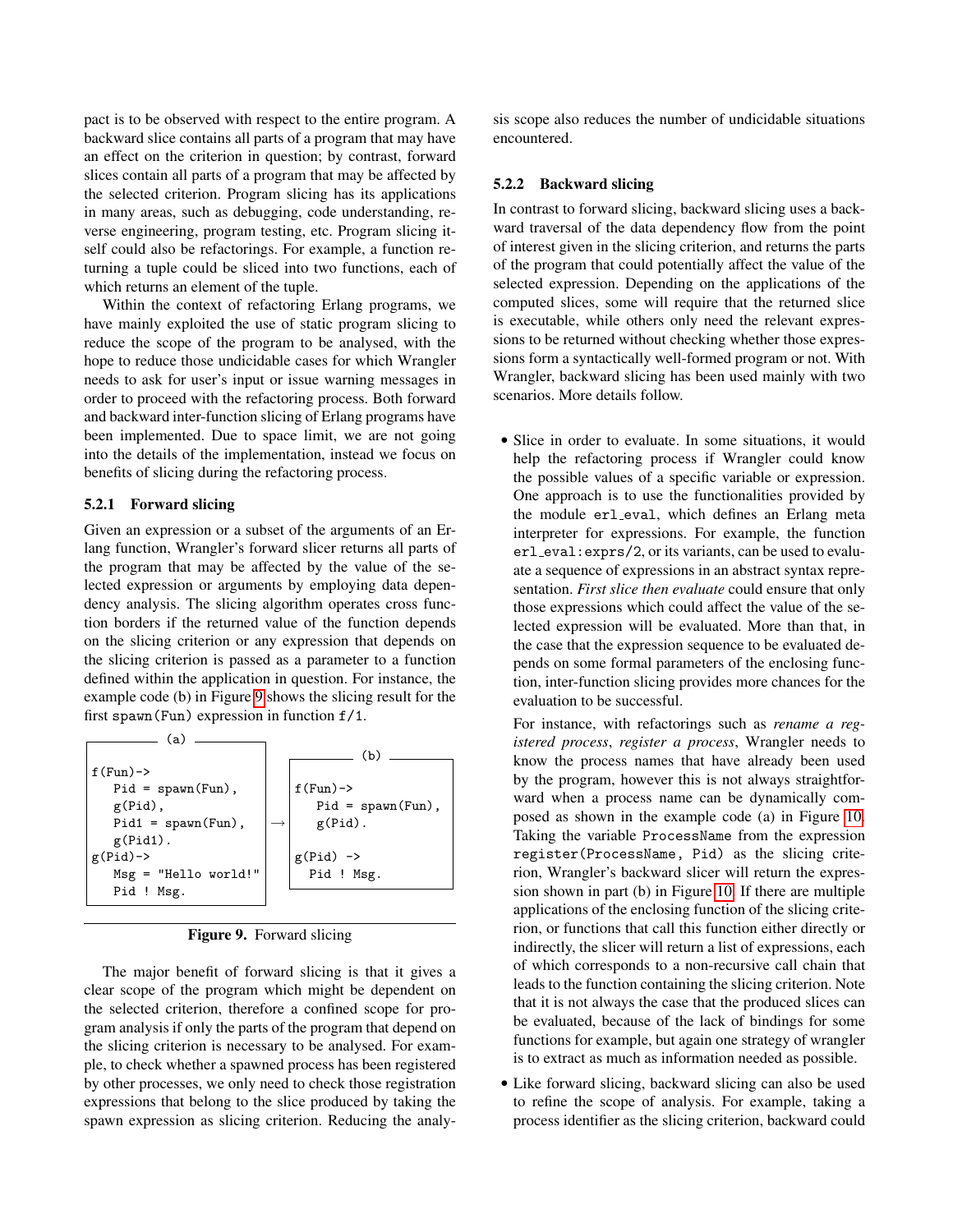```
(a)
start() \rightarrowPrefix = "ch1",State = [1,2]start(Prefix, State).
 start(Prefix, State) ->
  ProcessName=list_to_atom(Prefix++"_proc"),
  Pid=spawn(ch1, init,[ProcessName, State]),
  register(ProcessName, Pid).
```
 $($ b)  $$  $fun(Prefix)$  -> ProcessName = list\_to\_atom(Prefix++"\_proc"), ProcessName end (begin Prefix = "ch1", Prefix end).

Figure 10. Backward slicing

help to locate where the process is spawned, and even the initial function of the process identified.

The current slicing algorithms implemented in Wrangler do not handle process communication, and this aspect will be further investigated in the future.

#### 5.3 Process-related refactorings supported by Wrangler

A number of process-related refactorings have been implemented using the enhanced infrastructure of Wrangler, and they are:

- *Register a process*, which register a process identifier with a user-provided name, and replaces the use of the process identifier in a send expression with the use of the process name whenever this is safe. Registering a process with a name allows any process in the system to communicate with the process without knowing its Pid.
- *From function to process*, which turns a function definition into a process, and all the calls to this function into communication with the new process. This refactoring provides potential for memorisation of the computed results and adding new functionalities.
- *Rename a registered process*, which renames a process' registered name to a user-provided new name. The main challenge of this refactoring is to detect whether an atom with the same name in the program presents a process name or not.
- *Add a tag to the messages sent/received by a process*, which adds a tag to all the messages received (or sent) by a process. This refactoring affects not only the process where the refactoring is initiated, but also the other processes which commutate with it. The refactoring does not distinguish individual messages received (or sent) by a process, therefore all the messages belonging to the processes involved will be added the same tag. The tags

added can then be renamed manually by the user to distinguish different kinds of messages. While not ideal, this refactoring still help to mark out the a clear scope that needs inspection.

#### 6. Eclipse integration

There are some imitations to the way in which Wrangler is integrated into the Emacs editor, and so we have investigated integrating Wrangler in Integrated Development Environment (IDE). In doing this we aimed to make as few changes to Wrangler as necessary, and to use it as a 'black box' to provide services to the IDE. On the other hand, this integration work provides a perspective on the design of Wrangler (and indeed Eclipse and its refactoring model) and we discuss this at the end of the section. Before that we describe the background to the work, and then give an overview of the integration work; full details of this work are given in the project report, [\[25\]](#page-11-20).

#### <span id="page-9-0"></span>6.1 Emacs

Emacs [\[3\]](#page-11-5) is an highly configurable text editor with syntax highlight tool, debugger interface among many other features, but – as its name says *Editor MACroS* – it is just an editor with additional functionalities. What is more the fundamentals of the current version were originally written in 1984, when the developers of the tool, in a very understandable way, did not address refactoring support.

So the support provided by Emacs for various code transformation scenarios is not as good as it might be. To be more specific

- A typical refactoring will affect a complete project, rather than a single file. When integrating a refactoring tool with Emacs it therefore becomes necessary to define a notion of project, by, for instance, specifying a set of search paths.
- A number of refactorings such as those which move a definition from one module to another, or those which rename a module – affect the way in which a project is built using'make' or other systems. Changes made within the editor-embedded refactorer will not by default be reflected in the build infrastructure of the system.
- Emacs has a notion of 'undo', related to the editing operations; a refactoring tool will also provide a separate 'undo' operation; it is not at all clear how the two separate 'undo' operations can be put together.

Taken together these arguments against editor-embedded refactoring systems prompted us to investigate ways in which Wrangler could be integrated with an IDE.

#### 6.2 Eclipse

The best developed open source IDE is Eclipse [\[6,](#page-11-15) [12\]](#page-11-21), which *is an open source community whose projects are focused on building an extensible development platform, . . .*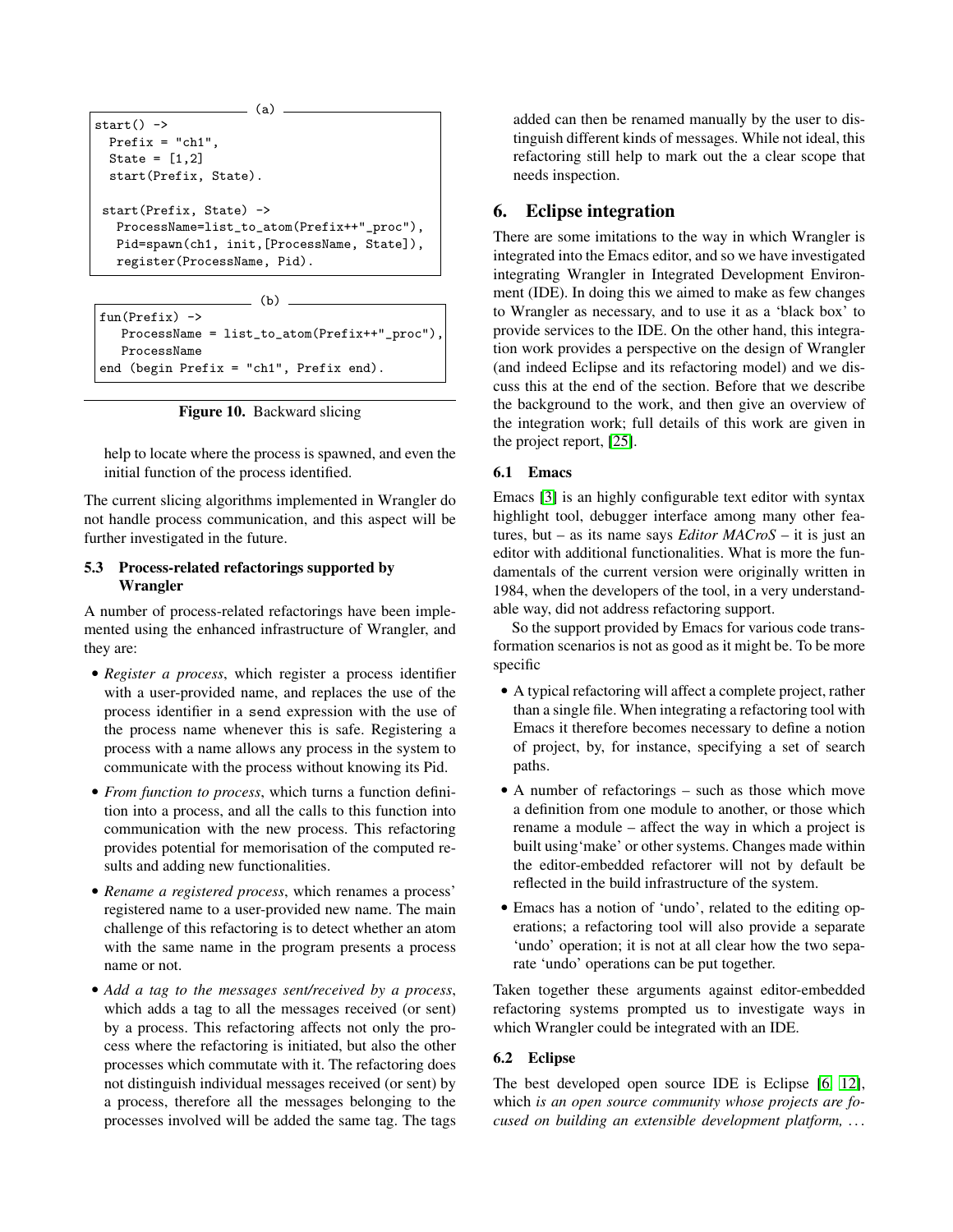<span id="page-10-1"></span>

Figure 11. Wrangler in Erlide

*for building, deploying and managing software across the entire software lifecycle. Many people know us . . . as a Java IDE but Eclipse is much more than [that]* [\[6\]](#page-11-15). In particular Eclipse has a plug-in architecture [\[4\]](#page-11-22) which supports the integration of new functionality for Java and other languages. Plug-in distribution and update is provided by the Eclipse organisation.

For us, the most important thing is the refactoring support of Eclipse. It provides a very well documented refactoring API, the Eclipse Language Toolkit (LTK) [\[9\]](#page-11-23), with fully support for integration into various aspects of the infrastructure of Eclipse, including

- the refactoring menu,
- refactoring previews, and,
- 'undo' and 'redo' support.

The LTK is described in more detail in Section [6.4](#page-10-1) below, when we describe how Wrangler refactorings are integrated into Eclipse. Integration of this sort has already been developed for the Ruby language [\[5\]](#page-11-24).

Eclipse is designed to be a universal tool platform and provides several extension points and APIs to extend it. The basis of Eclipse is the kernel (or *runtime*), which loads plugins as needed. On top of this are four components

- Workspace. The Workspace component handles the resources, including files, directories, projects, connections. Every modification of a resource is handled by the Workspace component; it also stores the history of each resource, letting the user undo or redo changes.
- Workbench. The Workbench is the graphical interface next to the kernel. It is implemented in Eclipse's own Standard

Widget Toolkit (SWT), giving OS native look-and-feel. It manages all the views, editors, and user actions as well. Of course it is also extensible using its extension points.

- Team. This provides support for working with CVS / SVN repositories among other version management systems.
- Help. This supports the definition and contribution of many kind of documentation.

Plug-ins can declare extension points, which can be used by others to extend its functionality in a controlled way. The Wrangler plug-in uses the following extension points:

- org.eclipse.ui.editorActions: This allows plug-ins to add menus and toolbars to the workbench, when the selected editor type becomes active. In our case this was used to add the Refactor menu.
- org.eclipse.ui.bindings: A binding is used to define relations between sets of conditions, commands and keybindings, and is used to create shortcuts for refactorings.
- org.eclipse.ui.commands: This is used to create commands and command categories. A command is an abstract representation of a semantic behavior; in our case it makes the connection between actions and bindings.

#### 6.3 Erlide

<span id="page-10-2"></span><span id="page-10-0"></span>The Erlide [\[7\]](#page-11-25) plug-in provides an Eclipse-based development environment for Erlang, with features including a built-in console, automated build tool, syntax highlighting, code completion and debugging support, outline and running processes view and live expression evaluation; see Figure [11.](#page-9-0) The Erlide backend is a Java interface for an Erlang node [\[2\]](#page-11-26). It provides thread safe RPCs (Remote Procedure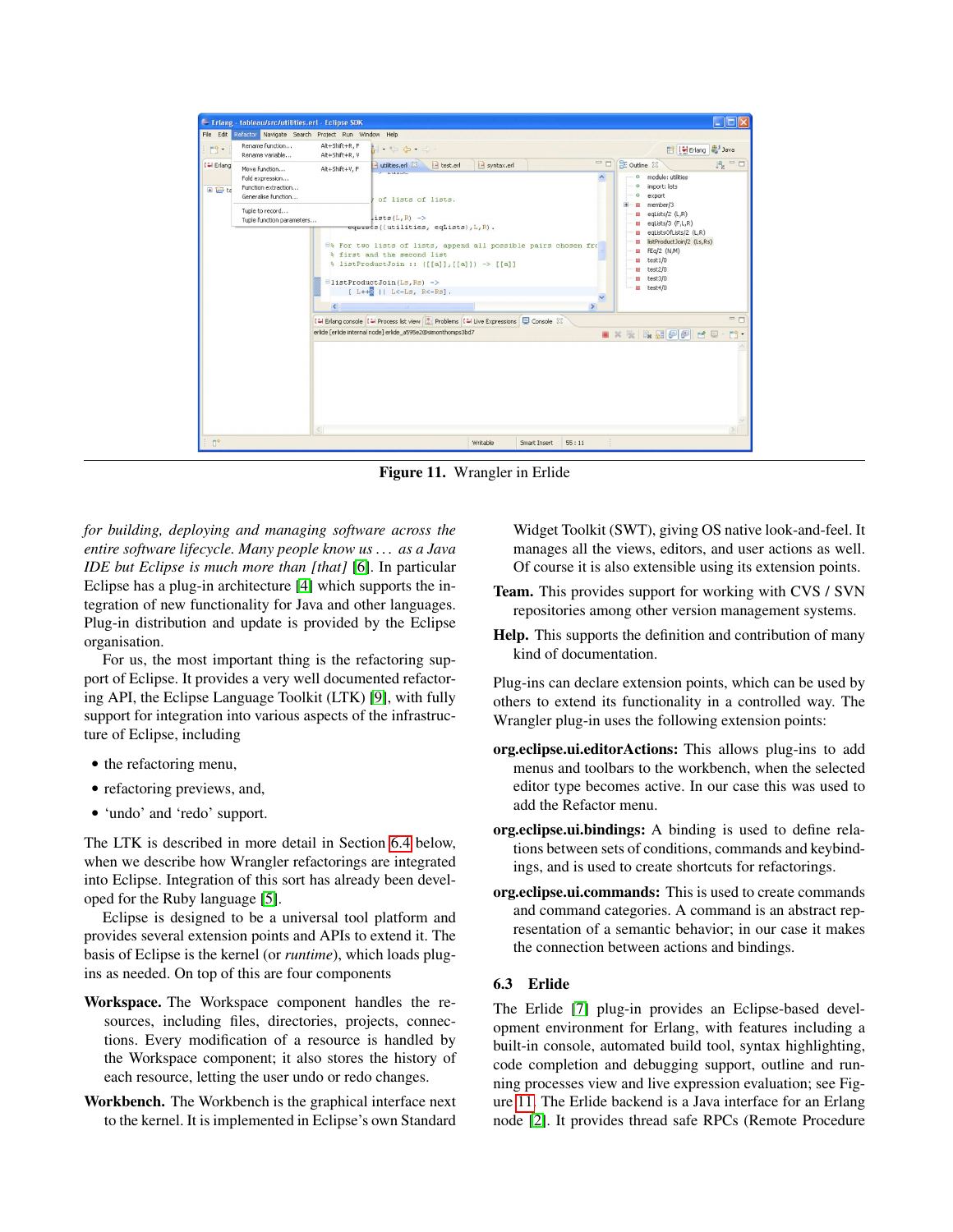Call) to each node, and each project is linked to a backend. This backend starts and stops when the project is opened or closed.

#### 6.4 Integrating Refactorings using the LTK

The LTK provides a toolkit for integrating refactorings into Eclipse. This has a number of advantages, such as integrating them with the preview mechanism and the undo/redo mechanism, but it does provide a somewhat different workflow for refactorings than that assumed by Wrangler. An initial problem was that Wrangler is designed to modify source files, and we needed first to modify it so that it returns a new copy of the file. More fundamentally, the LTK workflow follows this pattern

- 1. The user initiates the refactoring.
- 2. An initial check is made of some of the preconditions.
- 3. User interactions (e.g. getting a new variable name).
- 4. According to the user input, another check is called; if no error occurs, the changes are calculated.
- 5. A preview dialog appears (optionally), then the calculated changes are applied if required.

while the Wrangler workflow is thus:

- 1. The user initiates the refactoring.
- 2. User interactions.
- 3. Applying the refactoring (within the Wrangler system)
	- (a) checking conditions
	- (b) calculating modifications
	- (c) applying them to the AAST
	- (d) writing them back to a new source file

<span id="page-11-26"></span>Clearly, the Wrangler workflow will not allow the initial check (LTK 2) and so this stage becomes trivial, with user interactions (LTK 3) preceding the call to Wrangler (LTK 4). This call will generate a new source file, from which a set of differences, calculated using an open source 'diff' tool, can be generated, as required by LTK 4. This 'diff' set forms the input for the final stage (LTK 5).

<span id="page-11-24"></span><span id="page-11-22"></span><span id="page-11-5"></span>This correspondence gives a high-level overview of the way that a number of refactorings, such as *renaming functions and variables*, and *tupling of arguments*, can be integrated into Erlide and Eclipse. We next turn to some of the difficulties presented by the integration exercise.

#### <span id="page-11-25"></span><span id="page-11-15"></span>6.5 Integration challenges

<span id="page-11-23"></span><span id="page-11-16"></span><span id="page-11-0"></span>The model presented in the last section allows information to be gathered prior to any further processing, and this supports certain kinds of refactoring as discussed above. However, others require a more fine grained interaction. This includes *function generalization* and *folding expressions against function definitions*,which we discuss now.

<span id="page-11-21"></span>In function generalization, a user selects a sub-expression of the function body, provides a new parameter name, and once this is done the user will be prompted by Wrangler for further confirmation in the case that the expression contains free variables or potentially causes a side-effect. This extra interaction is accommodated in the plug-in by means of Eclipse pop-up windows.

<span id="page-11-4"></span><span id="page-11-3"></span><span id="page-11-2"></span>Folding instances of a function body into a call to that function will in general result in multiple instances of that body, and so multiple requests to the user for confirmation. In order to integrate this, it was necessary to change the Wrangler workflow for this refactoring, to return all the candidates in a single step, then to be iterated through within Erlide.

<span id="page-11-12"></span><span id="page-11-9"></span>In both those cases, it was necessary to modify the refactoring to fit the LTK model of a refactoring. Some refactorings appear to go beyond the LTK model entirely. Any refactoring which modifies the files used by a system – such as renaming a module, or creating a new module by moving a definition to a non-existent module – cannot be accommodated in the LTK model. $<sup>1</sup>$  $<sup>1</sup>$  $<sup>1</sup>$ </sup>

<span id="page-11-10"></span><span id="page-11-8"></span>Other 'refactorings' – like clone detection – are not quite refactorings, and it would be artificial to include them in the LTK interface; we are currently investigating including them in a general 'search' interface.

#### <span id="page-11-11"></span>6.6 Reflections on Wrangler

<span id="page-11-17"></span>The LTK workflow presented in Section [6.4](#page-10-1) suggests that the architecture of Wrangler might be modified to fit more tightly into Eclipse. In particular, it would be possible to refactor the pre-conditions of refactorings into two parts.

- <span id="page-11-13"></span><span id="page-11-1"></span>• The first part could be checked independently of the user input: in the example of 'rename function' this might include checking that the current position of the cursor is on a function identifier.
- <span id="page-11-20"></span><span id="page-11-14"></span>• The second part will use the user input – in our example the new name for the function – and check that, for instance, this name is not already used in the module, or imported from another module.

<span id="page-11-18"></span>As we have noted earlier, the output of Wrangler after a refactoring is a new file, from which we calculate a 'diff' set; it would be possible to modify Wrangler to produce a 'diff' set directly. We aim to investigate these modifications in the months to come, and to continue our overall project to integrate Wrangler as tightly as possible into Eclipse and Erlide.

#### <span id="page-11-7"></span>7. Conclusions and future work

<span id="page-11-19"></span><span id="page-11-6"></span>It is clear that as we look at more advanced refactorings – such as those involving wholesale transformation of data representations, or others which address inter-process com-

<sup>&</sup>lt;sup>1</sup> The Eclipse Java refactoring systems allows these file changes, but note that it was implemented prior to the definition of the LTK.